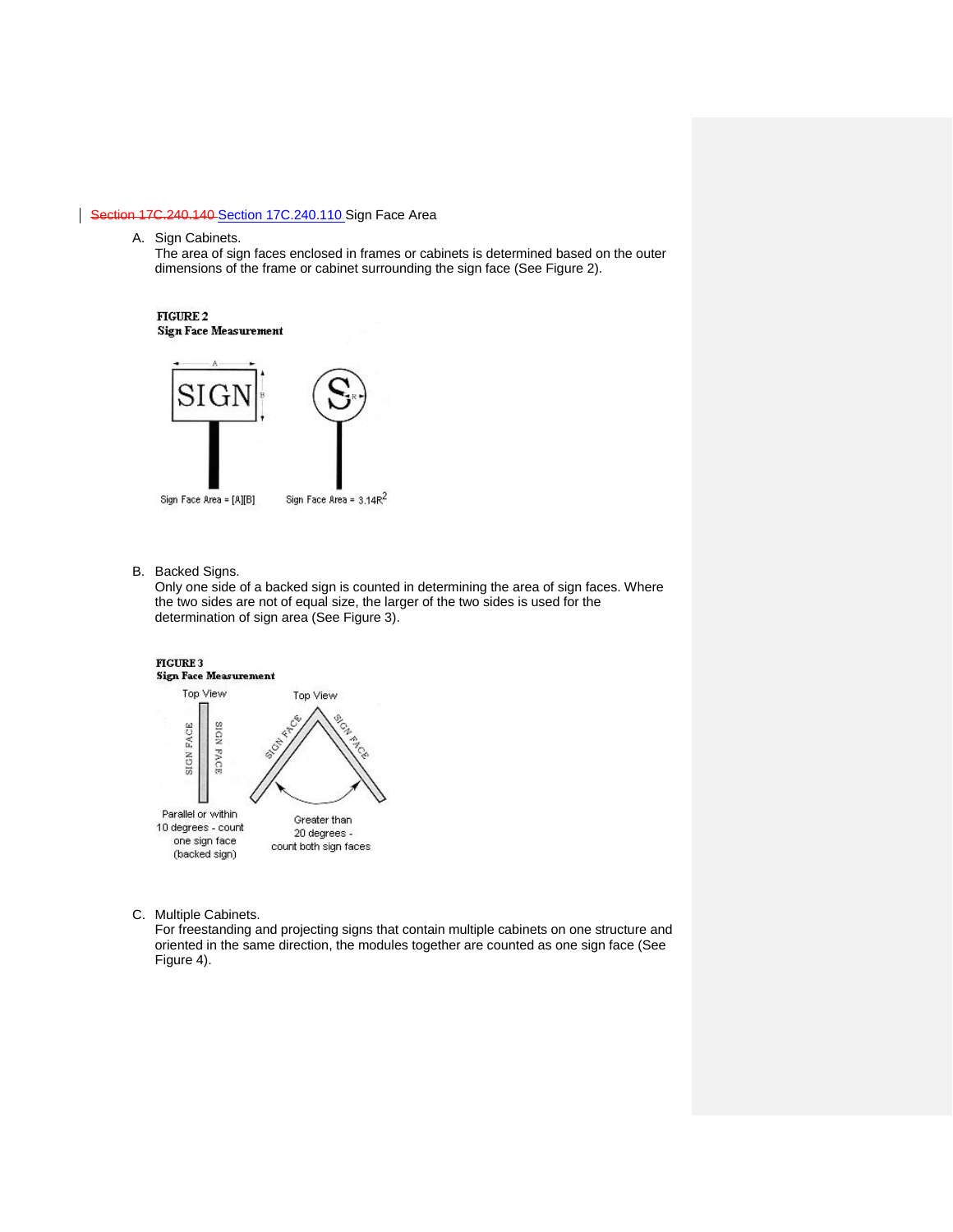**FIGURE 4 Sign Face Measurements** 



Sign Face Area = [D][E] + [F][G] + [H][I]

D. Round Signs.

The maximum surface area visible at one time of a round, three dimensional, or three or more sided sign is counted to determine sign area.

E. Background panel or surface. Sign copy mounted, affixed or painted on a background panel or surface distinctively painted, textured or constructed as a background for the sign copy, is measured as that area contained within the smallest rectangle, parallelogram, triangle, or circle that will enclose the sign copy and the background, as shown in Figure 6Signs On a Base Material.

When a sign is on a background panel and attached without a cabinet, such as a wood board or Plexiglas background panel, the dimensions of the background panel are to be used.

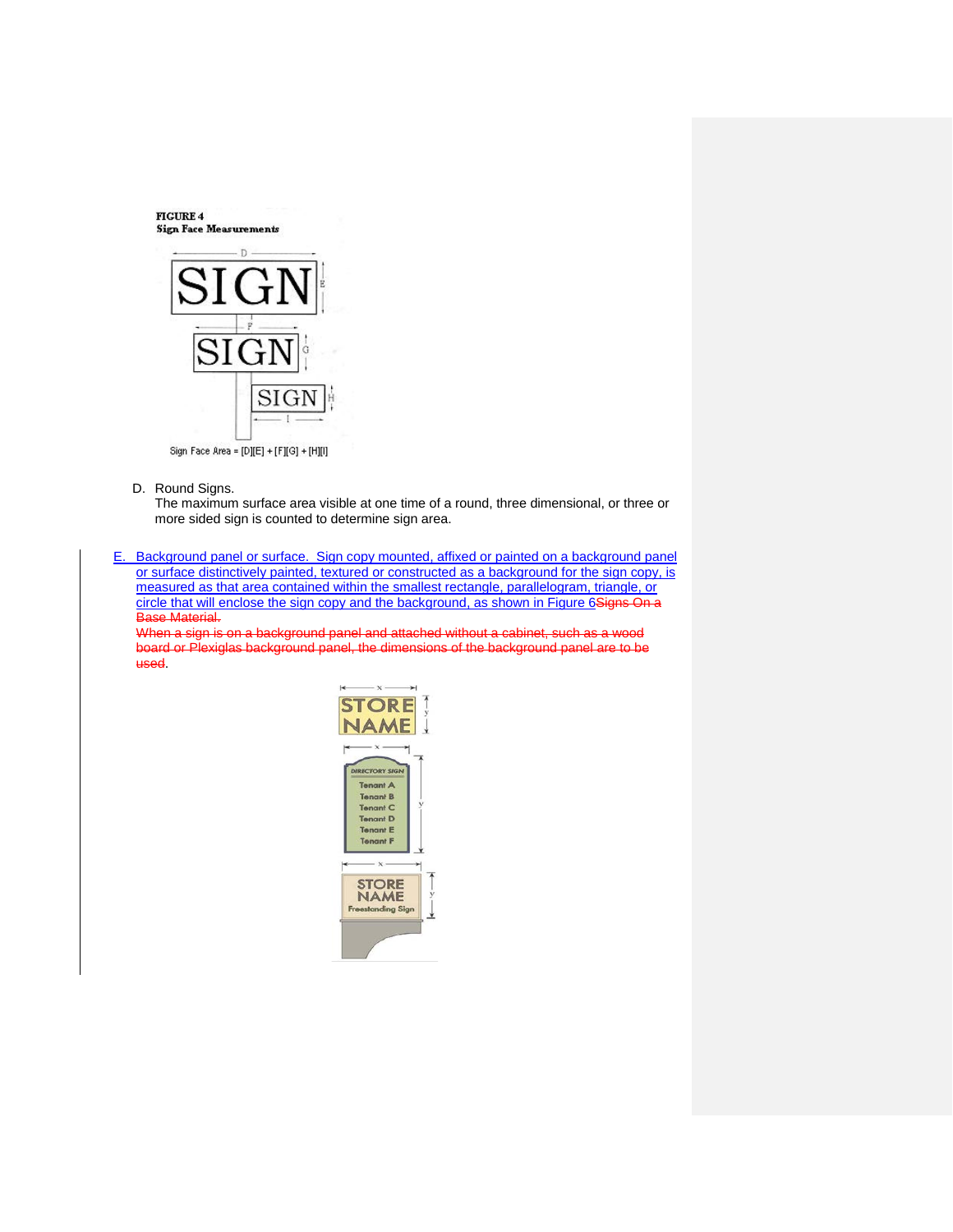## E.F. Individual Elements.

When signs are constructed of individual elements attached to a building wall, the sign area is determined by calculating the area of an imaginary rectangle drawn around the sign elements (See Figure 5). Sign elements will be measured as one unit when the distance between the elements is less than the dimension of the smallest element (See Figure 6).Individual letters or graphics. Sign copy mounted as individual letters or graphics against a wall of a building or surface of another structure, that has not been painted, textured or otherwise altered to provide a distinctive background for the sign copy, is measured as the sum of the smallest square, rectangle, parallelogram, triangle or circle that will enclose each word, sentence and complete message, and each graphic in the sign (See Figure 5).

**FIGURE 5 Sign Face Measurements** 



F.G. Painted Wall Signs.

Painted wall signs are measured by drawing an imaginary rectangle around the edge of each of the sign elements. as the sum of the smallest square, rectangle, parallelogram, triangle or circle that will enclose each word, sentence and complete message, and each graphic in the sign.Sign elements will be measured as one unit when the distance between the elements is less than two times the length of each element (See Figure 6). Visible wall area includes windows and doors, but not openings such as loading entrances.

**G.H.** Awnings and Marquees.

When signs are incorporated into awnings, the sign area is determined by computing the area of an imaginary rectangle drawn around the sign face. When the ends of awnings or marquees are parallel and contain sign faces, only one side is counted in addition to the sign face area on the front.